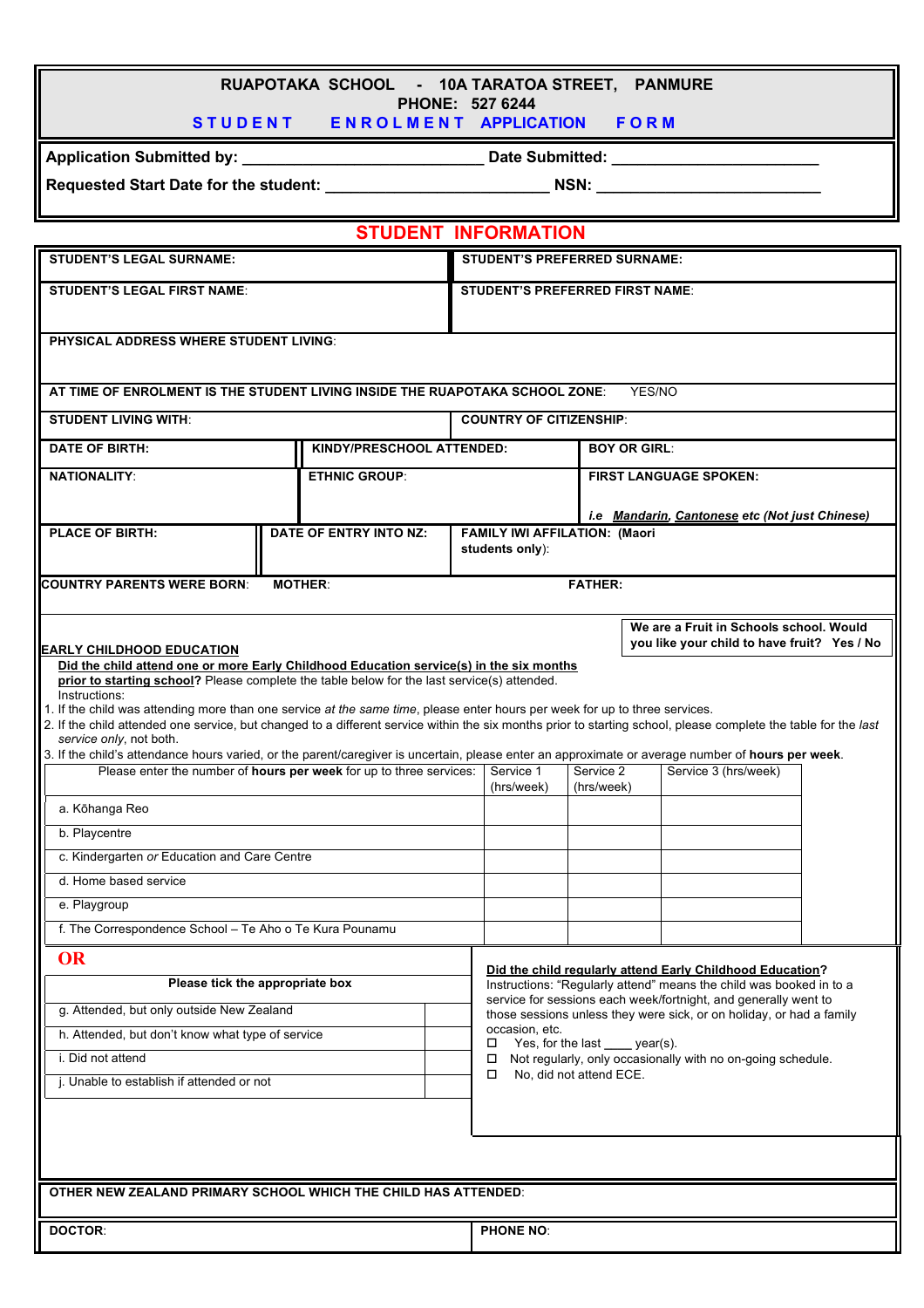| <b>MEDICAL PROBLEMS/MEDICATION:</b>                                                                                                                                                     |                                                                |  |  |  |  |  |
|-----------------------------------------------------------------------------------------------------------------------------------------------------------------------------------------|----------------------------------------------------------------|--|--|--|--|--|
| Immunisation Certificate Attached: Yes/No                                                                                                                                               |                                                                |  |  |  |  |  |
| <b>OTHER DETAILS:</b>                                                                                                                                                                   |                                                                |  |  |  |  |  |
| <b>LEARNING &amp; BEHAVIOUR NEEDS:</b>                                                                                                                                                  |                                                                |  |  |  |  |  |
| SPECIAL NEEDS (BACKGROUND/FUNDING) e.g. ESOL, ORRS______________________________                                                                                                        |                                                                |  |  |  |  |  |
| OTHER INFORMATION/REQUESTS:                                                                                                                                                             |                                                                |  |  |  |  |  |
| NAMES OF OTHER FAMILY MEMBERS LIKELY TO BE ATTENDING THIS SCHOOL IN THE NEAR FUTURE:-                                                                                                   |                                                                |  |  |  |  |  |
|                                                                                                                                                                                         |                                                                |  |  |  |  |  |
|                                                                                                                                                                                         |                                                                |  |  |  |  |  |
| ARE EITHER PARENT FORMER STUDENTS? Y/N - If yes, name of former student/s.                                                                                                              |                                                                |  |  |  |  |  |
| ARE ANY SIBLINGS FORMER STUDENTS? Y/N - If yes, name of former student/s. _________________________                                                                                     |                                                                |  |  |  |  |  |
| THIS INFORMATION IS REQUIRED BY THE MINISTRY OF EDUCATION FOR OBTAINING ESOL FUNDING<br><u>** IF A STUDENT IS NOT BORN IN NEW ZEALAND_OR DOES NOT SPEAK ENGLISH AS A FIRST LANGUAGE</u> |                                                                |  |  |  |  |  |
| PLEASE COMPLETE THE FOLLOWING SECTION                                                                                                                                                   |                                                                |  |  |  |  |  |
| <b>PLACE OF BIRTH:</b><br><b>ETHNIC GROUP:</b>                                                                                                                                          |                                                                |  |  |  |  |  |
| <b>WHAT LANGUAGE IS SPOKEN AT HOME:</b>                                                                                                                                                 | DATE OF ENTRY INTO NZ:                                         |  |  |  |  |  |
| HOW MANY YEARS HAS YOUR CHILD SPENT IN A N.Z. SCHOOL:                                                                                                                                   | DOES THE FAMILY HAVE REFUGEE STATUS:                           |  |  |  |  |  |
|                                                                                                                                                                                         |                                                                |  |  |  |  |  |
| <b>PARENT/CAREGIVER INFORMATION</b>                                                                                                                                                     |                                                                |  |  |  |  |  |
| <b>MOTHER</b>                                                                                                                                                                           |                                                                |  |  |  |  |  |
| <b>NAME OF MOTHER:</b>                                                                                                                                                                  |                                                                |  |  |  |  |  |
| <b>PHYSICAL ADDRESS:</b>                                                                                                                                                                | <b>POSTAL ADDRESS:</b><br>(if different from physical address) |  |  |  |  |  |
| <b>OCCUPATION:</b>                                                                                                                                                                      | <b>COMPANY NAME:</b>                                           |  |  |  |  |  |
| <b>WORK NO:</b><br><b>HOME NO:</b>                                                                                                                                                      | <b>Mobile NO:</b>                                              |  |  |  |  |  |
| <b>EMAIL ADDRESS:</b>                                                                                                                                                                   |                                                                |  |  |  |  |  |
| <b>FATHER</b>                                                                                                                                                                           |                                                                |  |  |  |  |  |
| <b>NAME OF FATHER:</b>                                                                                                                                                                  |                                                                |  |  |  |  |  |
| <b>PHYSICAL ADDRESS:</b>                                                                                                                                                                | <b>POSTAL ADDRESS:</b><br>(if different from physical address) |  |  |  |  |  |
| <b>OCCUPATION:</b><br><b>COMPANY NAME:</b>                                                                                                                                              |                                                                |  |  |  |  |  |
| <b>HOME NO:</b><br><b>WORK NO:</b>                                                                                                                                                      | <b>Mobile NO:</b>                                              |  |  |  |  |  |
| <b>EMAIL ADDRESS:</b>                                                                                                                                                                   |                                                                |  |  |  |  |  |
| IF STUDENT IS LIVING WITH SOMEONE ELSE OTHER THAN A PARENT. PLEASE GIVE                                                                                                                 |                                                                |  |  |  |  |  |
| <b>NAME OF CAREGIVER:</b>                                                                                                                                                               |                                                                |  |  |  |  |  |
| <b>PHYSICAL ADDRESS:</b><br><b>POSTAL ADDRESS:</b><br>(if different from physical address)                                                                                              |                                                                |  |  |  |  |  |
| <b>OCCUPATION:</b>                                                                                                                                                                      | <b>COMPANY NAME:</b>                                           |  |  |  |  |  |
| <b>HOME NO:</b><br><b>WORK NO:</b>                                                                                                                                                      | <b>Mobile NO:</b>                                              |  |  |  |  |  |
| <b>EMAIL ADDRESS:</b>                                                                                                                                                                   |                                                                |  |  |  |  |  |
| ANY CUSTODY/ACCESS ARRANGEMENTS FOR THE SCHOOL TO BE AWARE OF                                                                                                                           |                                                                |  |  |  |  |  |
| NOTIFICATION OF ANY CUSTODY/ACCESS ARRANGEMENTS: (Please attach copies of any relevant Court Papers)                                                                                    |                                                                |  |  |  |  |  |
| <b>COURT ORDERS ISSUES: Yes/No</b>                                                                                                                                                      |                                                                |  |  |  |  |  |
|                                                                                                                                                                                         |                                                                |  |  |  |  |  |